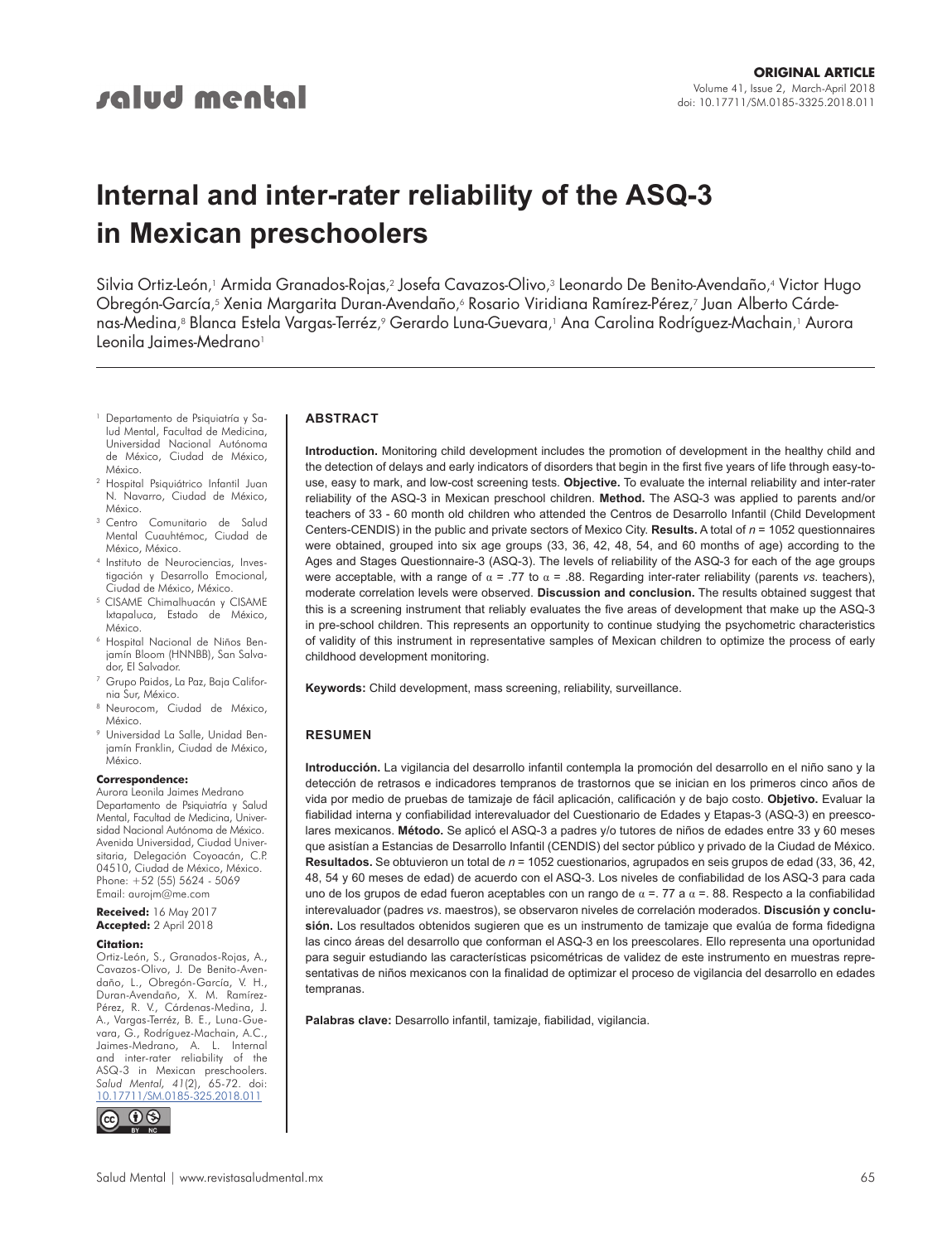# **INTRODUCTION**

Development is defined as the dynamic, continuous acquisition of functions and independent domains that interrelate with each other and the environment in a non-linear way to achieve a balance throughout life. Studies have documented the influence of risk and protective factors that influence the course of early childhood development, which should be taken into account in primary health care [\(Walker et al.,](#page-7-0) [2011](#page-7-0)). During this first phase of care, monitoring includes activities related to the promotion of normal development and the detection of delays or problems in the early years of life, which implies the continuous participation mainly of health professionals, parents and teachers ([Hutchson &](#page-6-0) [Nicoll, 1988](#page-6-0)).

Due to the complexity of the interaction between development areas and its path, it has been proposed that a delay in one area correlates with delay in others, which are common underlying manifestations of developmental deficits. Regarding this point, the complex, multifaceted relationship between language, cognition, and motor skills has been described, as a result of which intervention programs must take into account and promote these areas ([Wang,](#page-7-1) [Lekhal, Aarø, & Schjølberg, 2014](#page-7-1); [Piek, Dawson, Smith, &](#page-6-1)  [Gasson, 2008](#page-6-1); [Houwen, Visser, van der Putten, & Vlaskamp,](#page-6-2) [2016](#page-6-2)). A delay in acquiring functions of some or all areas of development is associated with the combination of several risk factors encompassing economic, social, environmental, and biological aspects, which can affect the level of a person's functioning and may or may not cause disability [\(Nar](#page-6-3)[bona & Schlumberger, 2008](#page-6-3)). Thus, disability is defined as an activity limitation and a participation restriction, caused by a disorder that permanently affects the individual ([World](#page-6-4) [Health Organization, 2001](#page-6-4)).

The health care and wellbeing of children at a very early age are subjects of global interest and have been addressed in various fields of knowledge, such as medical, psychological, social, and economic spheres, in which research has been conducted on care programs and the impact they have had not only in the short term, but also at later stages of human development ([Heckman, Pinto, & Savely](#page-6-5)[ev, 2013](#page-6-5); [Heckman, 2011\)](#page-6-6). In 2007, Chile became a pioneer in Latin America to implement a system for developmental care and monitoring from zero to four years, called Chile Grows with You Comprehensive Child Protection System (CHCC). One of its main objectives was to reduce the prevalence of developmental delay risk through specific actions for children and mothers in vulnerable conditions. This program has been evaluated at various levels through indicators to identify areas of opportunity and improve early childhood care by restructuring child health actions and policies in this country [\(Atalah et al., 2014](#page-6-7)), which has prompted other countries in the region to develop similar programs ([Bedregal, 2014\)](#page-6-8).

In Mexico, interest for early childhood and concern for its care is based on the Official Norm for Child Health Care ([Secretaría de Salud, 1999](#page-6-9)), which not only establishes disease eradication and control, but also stipulates that all health institutions must periodically monitor the healthy growth and development of children under five through clinical observation. Various organizations and collegiate bodies have established guidelines and policies for child development. The American Academy of Pediatrics suggests continuous surveillance and monitoring of development, taking into account both biological and social risk factors [\(Bright Futures Steering Committee & Medical Home Ini](#page-6-10)[tiatives for Children with Special Needs Project Advisory](#page-6-10)  [Committee, 2006](#page-6-10)). For this reason, it has been recommended to use simple, accessible methodologies, with valid, reliable instruments through which specific indicators are obtained on the level achieved in areas of development and risks are detected in the general population, together with developmental disorders.

The literature describes screening tests that require specialized, trained human resources for their application, as well as specific materials and clinical spaces [\(Figueiras, de Souza, Ríos, & Benguigui, 2006](#page-6-11)). In Mexico, validated, reliable screening instruments are available to assess early childhood development, such as the Neurobehavioral Assessment of the Development of Infants (VANEDELA, with a sensitivity .79 - .85 and specificity of .71 - .84) ([Ruiz, Vázquez, & Sánchez, 2013](#page-6-12)) and the Child Development Evaluation (EDI, with a sensitivity of .81 and specificity of .61) ([Rizzoli-Córdoba et al., 2013](#page-6-13)). At the same time, other instruments have been developed that do not require prior training for health professionals as parents and/or caregivers are the ones who answer the questionnaires, which involves them by taking into account their observations and concerns about their child's behavior [\(Glascoe, 2000\)](#page-6-14), since the information explored everyday activities. This is an advantage since it translates into a reduction of both financial and human costs to achieve one of the objectives of early childhood development monitoring programs. The Ages and Stages Questionnaire, known by its acronym ASQ (Ages and Stages Questionnaires) [\(Squires, Bricker, & Potter, 1997\)](#page-6-15), was designed in the late 1970´s in USA as a development screening instrument from first month of birth to 66 months. It has been modified over time and is now in its third edition. The ASQ-3 is the version that has been most widely studied and has been translated into various languages and is used in several countries [\(Charafeddine et al., 2013](#page-6-16); [Filgueiras, Pires, Maissonette, &](#page-6-17) [Landeira-Fernandez, 2013](#page-6-17); [Vameghi et al., 2013](#page-7-2); [Velikon](#page-7-3)[ja et al., 2016](#page-7-3)). Various studies have reported the stability, consistency, and validity of the psychometric characteristics [\(Dionne, McKinnon, Squires, & Clifford, 2014](#page-6-18); [Kerstjens](#page-6-19) [et al., 2009](#page-6-19); [San Antonio, Fenick, Shabanova, Leventhal, &](#page-6-20) [Weitzman, 2014](#page-6-20)). Regarding the specificity and sensitivi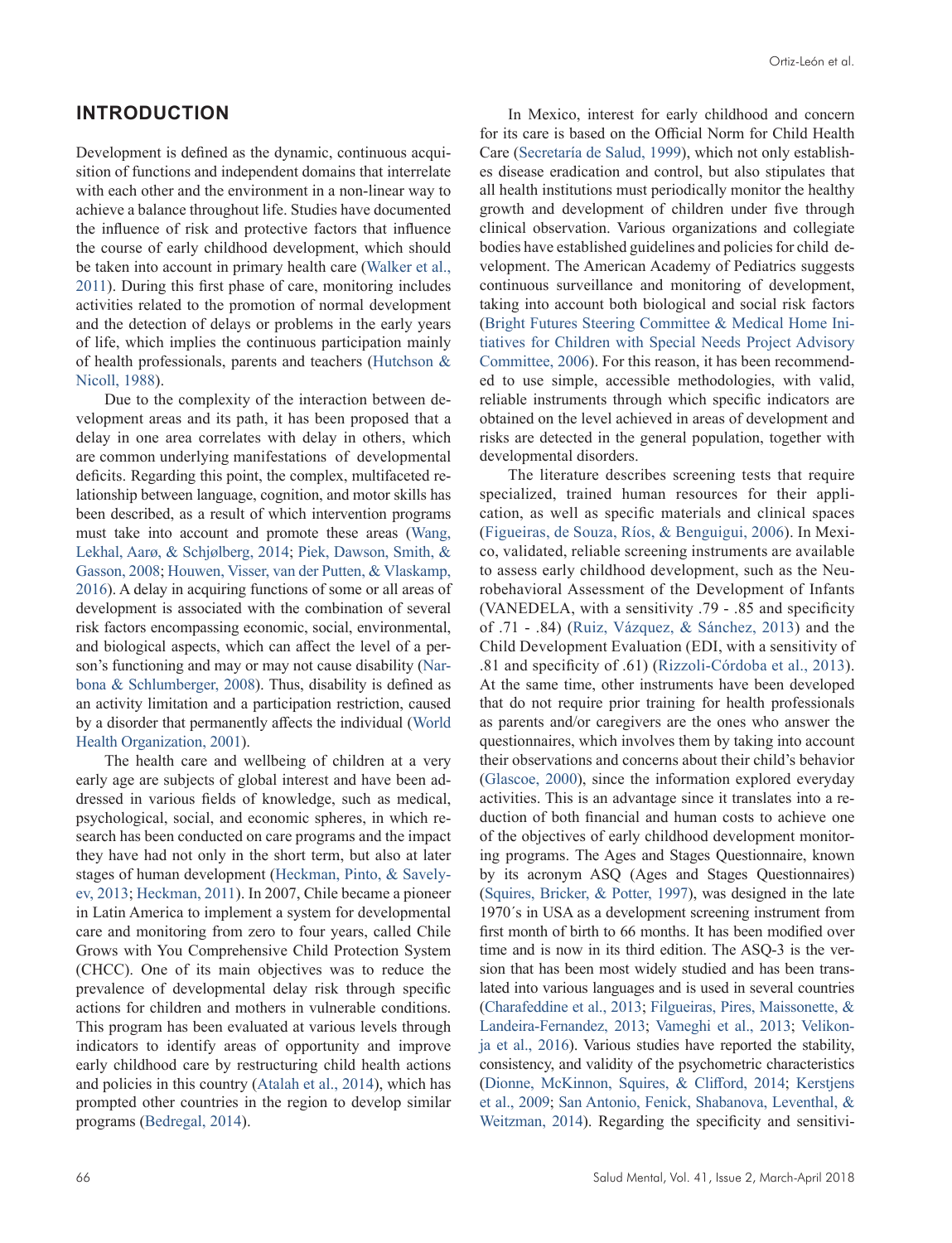ty of ASQ-3, it has been reported that it is an instrument capable of detecting developmental delays at early ages. Some authors report that the ASQ-3 is better at identifying children at high risk (92.3%) than those at low risk (60%) [\(Ga & Kwon, 2011](#page-6-21); [Juneja, Mohanty, Jain, & Ramji, 2012](#page-6-22)). The ASQ-3 has proved its effectiveness detecting delays in children with vulnerable conditions. One study reported that the systematic application of the ASQ-3 in US children in vulnerable conditions facilitated the detection of delays in all domains of development, particularly in areas that are less explored during routine medical examinations, such as problem-solving, the socio-individual area, and fine motor skills ([Jee et al., 2010\)](#page-6-23). The ASQ-3 application in Spanish in Argentinian children showed sensitivity indices of 88% and specificity indices of 94%, with positive predictive values of 88% and negative predictive values of 96%. This suggests that the Spanish version is valid for detection of developmental delays or inconsistencies ([Romero et al.,](#page-6-24)  [2018](#page-6-24)).

The objective of the first phase of this study was to determine the internal consistency and inter-rater reliability of the Spanish version of the ASQ-3 in Mexican preschoolers. The aim is to continue studying the psychometric properties of this instrument, because it has been reported in the literature as a useful tool for monitoring early childhood development, which would provide opportunities for health and education systems in Mexico.

# **METHOD**

## **Participants**

Sample consisted of parents and/or guardians of children aged between 33 and 60 months who attended various Child Development Daycare Centers (CENDIS) in the public and private sector of Mexico City for four consecutive years, beginning with the oldest children in 2011 and ending with the youngest preschoolers in 2015. The sample size was set on the basis of criteria for studying the psychometric properties of instruments [\(Anastasi, 1981](#page-6-25); [Pick & López,](#page-6-26)  [1994\)](#page-6-26), which stipulate that at least five subjects per item are required for statistical analysis.

## **Procedure**

After authorization had been obtained from the directors of the CENDIS, parents/guardians and teachers were invited to a briefing session at which the importance of evaluating and monitoring areas of development through reliable, valid screening instruments for Mexican children was explained; then they were asked to participate. Parents/guardians who agreed to participate signed a consent letter and complete the sociodemographic data card and the ASQ-3

according to child's age. Children with identified medical neurological, and psychiatric conditions in sociodemographic data sheet, as well as those whose information was not answered in full were excluded. Inter-rater reliability was carried out with the teachers of each age group and 30 questionnaires were randomly selected. A brief written report of the ASQ-3 results was delivered to each of the participating parents (Figure 1).

#### **Instruments**

Sociodemographic data sheet: An *ad hoc* questionnaire was designed on the sociodemographic aspects of the child and his/her parents; as well as the child's prenatal and postnatal health.

Ages and Stages Questionnaire (ASQ-3): This is a screening instrument that identifies developmental delays in children aged 1 to 66 months. It consists of 21 questionnaires for the age ranges of 2, 4, 6, 8, 9, 10, 12, 14, 16, 18, 20, 22, 24, 27, 30, 33, 36, 42, 48, 54, and 60 months. Each questionnaire contains 30 questions that evaluate five areas of development: problem solving; communication; fine motor development; gross motor development; and socio-individual skills. Three response options are provided: 1. the behavior occurs; 2. sometimes occurs, and 3. has not yet occurred. It has a compilation sheet, in which the scores of the five areas are recorded, and three levels of the total score are represented in graphs: 1. The target level that refers to a score above expectations means that the child's development matches the time of the evaluation; 2. The gray level shows a score barely above expectations and corresponds to scores with -1 standard deviation of the mean (-1 SD) indicates that the child is still in process in one area and it is suggested that additional activities should be proposed to encourage him or her and monitor the process; and 3. The black level, whose score is below expectations, relates to scores with -2 SD with respect to the average, which is an indicator that an additional, more specific evaluation should be carried out. Another section of the ASQ-3, comprising



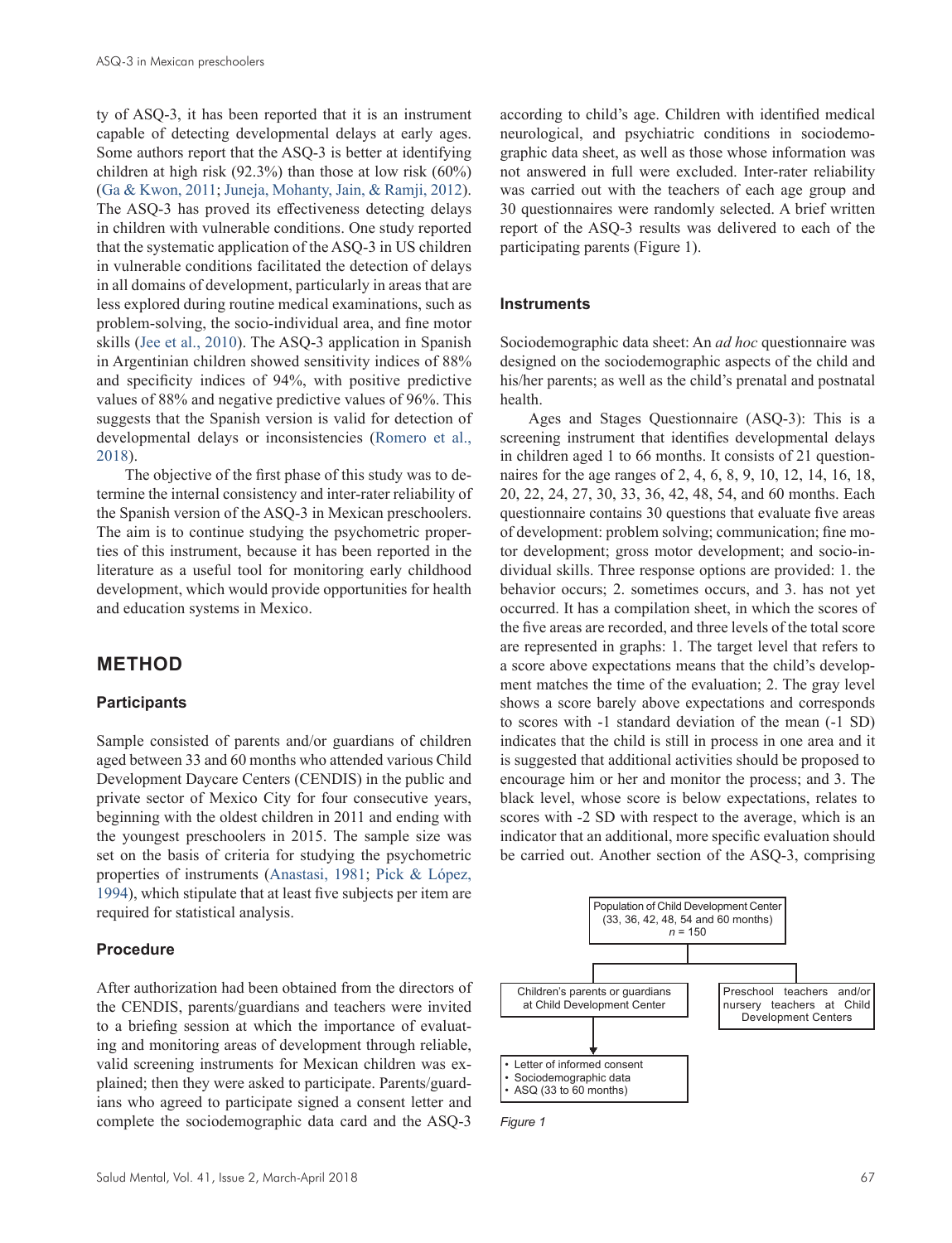general observations by the parents, refers to family history, concerns, and recent health problems of the child, which allows for additional complementary information. Lastly, there is a section for the follow-up of ASQ-3, in which the suggestion to undertake additional activities and specific medical evaluations is recorded. Time required for answering and grading the questionnaire is approximately 10 to 15 minutes. The third edition, published in 2009, has a Spanish version designed for a basic reading comprehension level. As mentioned earlier, this instrument has acceptable psychometric levels, with a sensitivity of 86.1% and specificity of 85.6% [\(Pomés, Squires, & Yovanoff, 2016](#page-6-27); [Squires &](#page-6-28) [Bricker, 2009\)](#page-6-28).

## **Ethical considerations**

Project was registered and approved by the ethics and research commission of a hospital within federal health system. The objective of the study, confidential handling of data, the benefit they would obtain from a personalized written report of the results of the ASQ-3, and recommendations on parenting strategies were explained to parents/guardians. The principle of autonomy was preserved since the parents who agreed to participate voluntarily signed an informed consent form.

## coefficient was used to measure consistency and Pearson correlation coefficients were used to measure the inter-rater correlation level of total and each one of the questionnaire areas considering significant correlations with the *p* < .05\*  $y \thinspace p \thinspace < \thinspace .01$ <sup>\*\*</sup> values. Confirmatory factorial analysis and the Varimax method were used to identify independence between the factors and evaluate validity of the latter. A discriminant analysis was carried out using the variables of age and area of development in order to determine the level of risk in each area by means of total scores for each of them. They were represented on a table of frequencies and percentages according to age range, areas, and three levels of development (achieved, in process, and requiring specialized evaluation), in order to observe population distribution. Mean and standard deviation of each area and age group were obtained, and children with scores of less than one and two standard deviations were grouped into probable cases. Version 19 of the SPSS program for Windows was used.

alyzed using central tendency measures. Cronbach's alpha

# **RESULTS**

The sample comprised parents and guardians  $(n = 1291)$ , out of which 194 parents declined to participate and 45 questionnaires were eliminated because they were not completely filled out, yielding a total of  $n = 1052$  questionnaires, divided into six age groups (33, 36, 42, 48, 54, and 60 months of age) of the ASQ-3. Of the total sample,

## **Statistical analysis**

Sociodemographic variables were analyzed with summary measures, and scores of each of the ASQ-3 scales were an-

| н. |  |
|----|--|
|----|--|

*Sociodemographic data*

|                                                                                                                                                     | 33 months<br>$(n = 187)$ |                                             | 36 months<br>151)<br>$(n =$   |                                                               | 42 months<br>$(n = 152)$                                    |                                                         | 48 months<br>$(n = 163)$        |                                                                | 54 months<br>$(n = 172)$                                    |                                                        | 60 months<br>$(n = 227)$        |                                                       |
|-----------------------------------------------------------------------------------------------------------------------------------------------------|--------------------------|---------------------------------------------|-------------------------------|---------------------------------------------------------------|-------------------------------------------------------------|---------------------------------------------------------|---------------------------------|----------------------------------------------------------------|-------------------------------------------------------------|--------------------------------------------------------|---------------------------------|-------------------------------------------------------|
| Sex of preschoolers                                                                                                                                 | n                        | $(\%)$                                      | $\mathsf{n}$                  | $(\%)$                                                        | $\mathsf{n}$                                                | (% )                                                    | $\mathsf{n}$                    | (%)                                                            | $\mathsf{n}$                                                | $(\%)$                                                 | n                               | $(\% )$                                               |
| Female<br>Male                                                                                                                                      | 95<br>92                 | (50.8)<br>(49.2)                            | 81<br>70                      | (53.6)<br>(46.4)                                              | 80<br>72                                                    | (52.6)<br>(47.4)                                        | 88<br>75                        | (54)<br>(46)                                                   | 84<br>88                                                    | (48.8)<br>(51.2)                                       | 119<br>108                      | (52.4)<br>(47.6)                                      |
| Father's educational attainment                                                                                                                     |                          |                                             |                               |                                                               |                                                             |                                                         |                                 |                                                                |                                                             |                                                        |                                 |                                                       |
| No schooling<br>Elementary school<br>Middle school<br>High school<br>University<br>Graduate degree<br>Technician<br>Mother's educational attainment | 5<br>31<br>114<br>3<br>2 | (3.2)<br>(20.0)<br>(73.5)<br>(1.9)<br>(1.3) | 4<br>36<br>32<br>53<br>7<br>3 | (3.0)<br>(26.7)<br>(23.7)<br>(39.3)<br>(5.2)<br>(2.2)         | 13<br>15<br>35<br>29<br>35<br>$\overline{\phantom{a}}$<br>2 | (10.1)<br>(11.6)<br>(27.1)<br>(22.5)<br>(27.1)<br>(1.6) | 21<br>22<br>56<br>41<br>16<br>6 | (12.9)<br>(13.5)<br>(34.4)<br>(25.2)<br>(9.8)<br>(.6)<br>(3.7) | 2<br>30<br>56<br>36<br>16<br>-<br>8                         | (1.4)<br>(20.3)<br>(37.8)<br>(24.3)<br>(10.8)<br>(5.4) | 17<br>35<br>82<br>61<br>30<br>2 | (7.5)<br>(15.4)<br>(36.1)<br>(26.9)<br>(13.2)<br>(.9) |
| No schooling<br>Elementary school<br>Middle school<br>High school<br>University<br>Graduate degree<br>Technician                                    | 5<br>42<br>94<br>2<br>12 | (3.2)<br>(27.1)<br>(60.6)<br>(1.3)<br>(7.7) | 4<br>36<br>28<br>54<br>6<br>9 | (.7)<br>(2.9)<br>(26.1)<br>(20.3)<br>(39.1)<br>(4.3)<br>(6.5) | 7<br>9<br>33<br>41<br>27<br>$\overline{\phantom{a}}$<br>11  | (5.5)<br>(7.0)<br>(25.8)<br>(32.0)<br>(21.1)<br>(8.6)   | 7<br>11<br>62<br>51<br>12<br>19 | (4.3)<br>(6.7)<br>(38.0)<br>(31.3)<br>(7.4)<br>(.6)<br>(11.7)  | 2<br>20<br>65<br>39<br>16<br>$\overline{\phantom{a}}$<br>20 | (1.2)<br>(12.3)<br>(40.1)<br>(24.1)<br>(9.9)<br>(12.3) | 2<br>32<br>83<br>69<br>38<br>3  | (.9)<br>(14.1)<br>(36.6)<br>(30.4)<br>(16.7)<br>(1.3) |

*Note*: Ranges of each age group: 33 months (31 months 16 days to 34 months 15 days); 36 months (34 months 16 days to 38 months 30 days); 42 months (39 months to 44 months, 30 days); 48 months (45 months to 50 months); 54 months (51 months to 56 months, 30 days); 60 months (57 months to 66 months).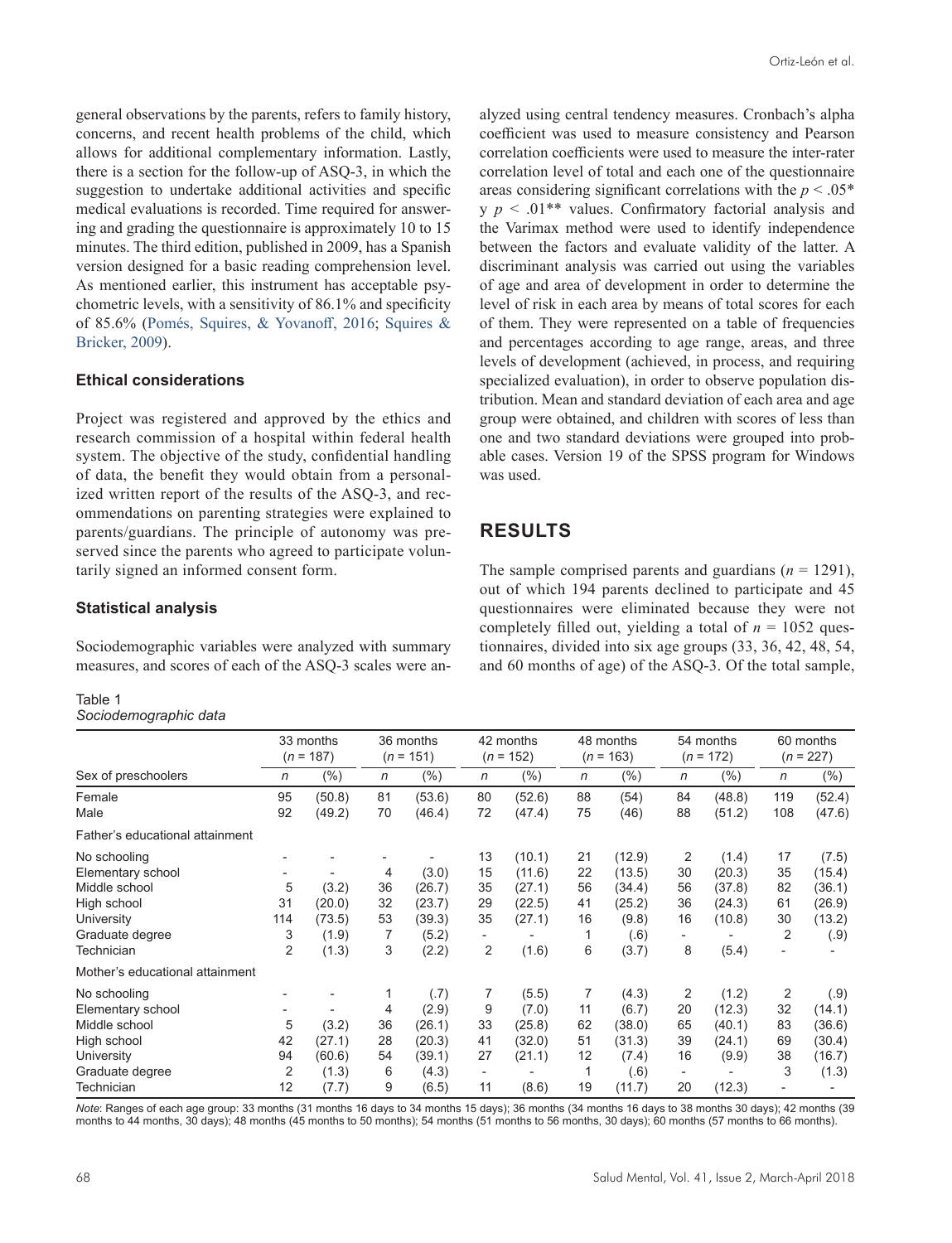|                      |      | 33 months | 36 months |      |      | 42 months | 48 months |      | 54 months |      | 60 months |      |
|----------------------|------|-----------|-----------|------|------|-----------|-----------|------|-----------|------|-----------|------|
| Areas of development |      |           |           |      |      |           |           |      |           |      |           |      |
| Communication        | .522 | 003       | 125       | .534 | .207 | .264      | .101      | .530 | $.522**$  | 003  | $.672**$  | .000 |
| Gross motor skills   | .197 | 288       | $.772**$  | .000 | .084 | .655      | $.308*$   | .050 | .197      | .288 | $.613**$  | .000 |
| Fine motor skills    | .624 | .000      | $.858**$  | .000 | .071 | .703      | .509**    | .001 | $.624**$  | .000 | $.522**$  | .003 |
| Problem solving      | .544 | .002      | $.424*$   | .027 | 082  | .661      | .206      | .197 | .544**    | .002 | $.440*$   | .015 |
| Socio-individual     | 133  | 476       | $.617**$  | .001 | .024 | .898      | $.426**$  | .005 | 133       | 476  | .532**    | .002 |

Table 2 *Inter-rater reliability (parents and teachers) of each ASQ-3 area by age group*

*Note*: Significant correlations at the level: *p* < .05 \* and *p* < .01 \*\*

48% (*n* = 505) were boys and 52% girls (*n* = 547). The parents' educational attainment was extremely heterogeneous, a high percentage only completed middle school (Table 1).

The reliability levels of the questionnaires for each age group were acceptable, ranging from  $\alpha = .77$  to  $\alpha = .88$ . A confirmatory factorial analysis (CFA) was performed to evaluate construct validity, from which five factors were obtained through the Varimax method and Kaiser normalization. The percentages of explained variance ranged from 39.65% to 44.85%, which coincide with theoretical approach of the instrument. In order to under- take a discriminant analysis, the Wilks lambda statistic was obtained, which makes it possible to test the null hypothesis that the centroids of the groups are the same. The statistic obtained in all the tests was lower than the significance level (.05), from which it was concluded that the variables were adequate and significant for discriminating between age groups.

In the inter-rater reliability analysis, the areas having statistical significance are shown below:

- the area of communication for 33 months  $(p < .05)$ , 54 months ( $p < .05$ ), and 60 months ( $p < .01$ );
- the gross motor area for 36 months ( $p < .01$ ) and 60 months  $(p < .01)$ ;
- the fine motor area for 33 months  $(p < .01)$ , 36 months (*p* < .01), 48 months (*p* < .01), 54 months (*p* < .01), and 60 months ( $p < .05$ );
- the problem solving area for 33 months ( $p < .05$ ) and 54 months ( $p < .05$ );
- the socio-individual area for 36 months ( $p < .01$ ), 48 months ( $p < .05$ ), and 60 months ( $p < .05$ ).

Correlation values obtained were  $.426 < - < .85$ , indicating moderate to good association levels, with the exception of the group aged 42 months, in which there were no significant correlations in the areas evaluated (Table 2).

## **Characterization of the levels obtained by ASQ-3 area and age group**

In the characterization of levels obtained by each area of the ASQ-3 and age group, it was observed that over 70% of children were within the expectations for their age range (white area), except for the 48 and 54-month age groups, which were below 70% in the areas of fine motor skills and problem solving. Moreover, in the 48-month age group socio-individual area, less than 60% of the children were found in the white area. In the group of possible cases, we perceived that areas requiring more stimulation and specialized evaluation are the socio-individual area, problem solving, and fine motor skills, mainly in groups aged 42, 54, and 48 months. Figure 1 shows that approximately 30% of children evaluated failed to achieve expected level of development for their age in any area at the age of 42 months (Table 3 and Figure 2).

# **DISCUSSION AND CONCLUSION**

The results obtained suggest that theASQ-3 is a stable, consistent screening instrument for preschoolers at CEN-DIS in Mexico City. Levels of reliability for each age group ranged from  $\alpha = .77$  to  $\alpha = .88$ , from which it may be inferred that the ASQ-3 possesses a level of accura-

| Table 3                                                        |  |
|----------------------------------------------------------------|--|
| Central tendency measures obtained by ASQ-3 area and age group |  |

|                    | 33 months |     | 36 months |      | 42 months |      | 48 months |      | 54 months |       | 60 months |      |
|--------------------|-----------|-----|-----------|------|-----------|------|-----------|------|-----------|-------|-----------|------|
|                    |           | SD  | М         | SD   | Μ         | SD   | M         | SD   | Μ         | SD    | М         | SD   |
| Communication      | 52.3      | 7.5 | 54.3      | 7.6  | 49.8      | 9.9  | 51.5      | 9.7  | 50.8      | 11.09 | 49.89     | 9.5  |
| Gross motor skills | 53.2      | 7.1 | 53.8      | 8.20 | 52.1      | 9.8  | 51.4      | 10.2 | 48.8      | 11.3  | 49.72     | 11.3 |
| Fine motor skills  | 51.1      | 9.6 | 53.7      | 7.5  | 44.6      | 15.1 | 44.3      | 13.9 | 43.05     | 13.06 | 47.56     | 11.9 |
| Problem solving    | 52.4      | 7.4 | 52.05     | 9.7  | 49.2      | 11.7 | 51.3      | 12.1 | 46.6      | 1.1   | 50.2      | 10.9 |
| Socio-individual   | 51.4      | 7.2 | 51.4      | 8.6  | 48.2      | 9.4  | 51.3      | 8.5  | 51.3      | 9.5   | 52.7      | 8.4  |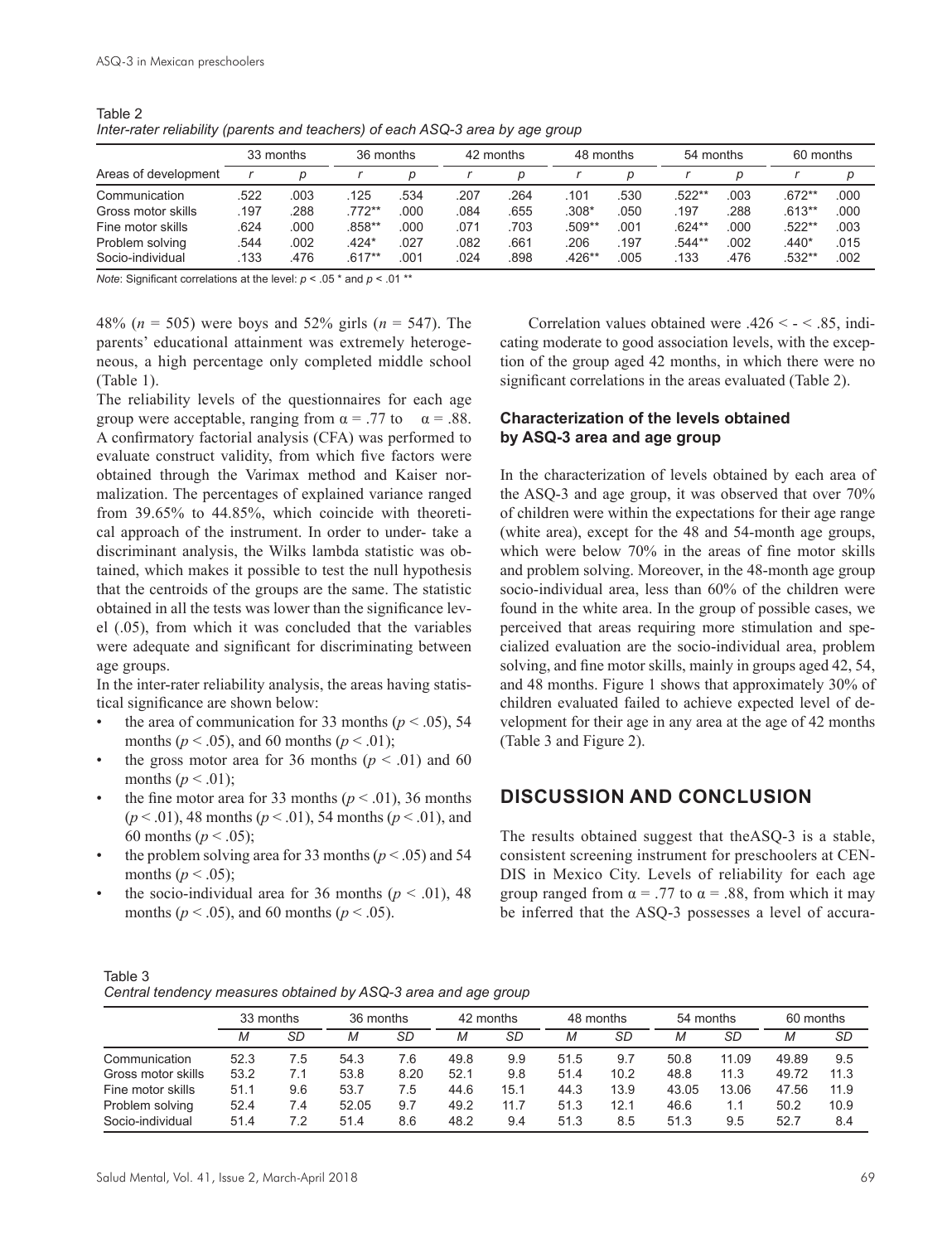

*Figure 2.* Percentages of probable cases according to age and area of development. *Note:* Probable cases = children with scores of -1SD and -2SD with respect to the average obtained in each area of the ASQ-3.

cy acceptable [\(Kerlinger, Lee, Pineda, & Mora, 2002](#page-6-29)). The variation between reliability values reported in this study and those from the article by [Hornman, Kerstjens,](#page-6-30) [Winter, Bos, and Reijneveld \(2013\)](#page-6-30) can be explained by age variable. However, other authors, such as [Vameghi](#page-7-2) [et al. \(2013\)](#page-7-2) and [Charafeddine et al. \(2013\)](#page-6-16), report this variability is due to translations and cultural adaptations of the instrument, as well as higher scores in each of the ASQ-3 areas in comparison with the original version in a US population ([Vameghi et al., 2013](#page-7-2); [Velikonja et al.,](#page-7-3) [2016](#page-7-3)).

Regarding inter-rater reliability (parents *vs*. teachers), moderate correlation levels were observed in this study. The areas with greatest correlation occurred at the ages of 54 and 60 months in areas of communication, fine motor and socio-individual skills, as well as gross motor skills for the age of 60 months and problem solving for age of 54 months. In the 42-month age group, no significant correlations were found between parents and teachers in areas of the instrument,which can be explained by findings of the study by [Dionne et al. \(2014\).](#page-6-18) This study reports high rates of disagreement in areas of communication and problem solving, since it attributes these findings to discrepancy between parent's expectations of their children development and those from the school system in kindergartens, and the difficulty parents may experience in classifying the frequency of a behavior in the way it is assessed by the ASQ-3 (always or sometimes) [\(Ker](#page-6-19)[stjens et al., 2009\)](#page-6-19).

According to [Squires and Bricker \(2009\)](#page-6-28), [Filgueiras](#page-6-17) [et al. \(2013\),](#page-6-17) and [Pomés et al. \(2016\)](#page-6-27), the ASQ-3 is easily applied and graded, making possible to distinguish between slight or serious delay problems in areas of development it evaluates.

Likewise, the ASQ-3 is a tool that can be used to periodically monitor early childhood development in pediatric medical care as indicated by the [Secretaría de Salud \(1999\)](#page-6-9) for timely identification of developmental delays.

Is important to point out that in a developmental evaluation, when an area has not achieved the expected level according to child's age, this represents a clinical risk and is an indicator that requires attention and stimulation. In this study, we found that areas of fine motor skills, socio-individual, and problem solving at the ages of 42, 48, and 54 months were located in the gray area (in process) or black area (below expectations), indicating need for a specialized clinical evaluation. In this regard, [Wang et al. \(2014\)](#page-7-1) mentioned that finding two areas that require stimulation or specialized assessment are common underlying manifestations of neurodevelopmental deficits and should not be considered symptoms of separate disorders. Likewise, [Houwen et al. \(2016\)](#page-6-2) reported that fine and gross motor development are strongly associated with cognition and therefore with language, which underlines the importance of early interventions that promote and stimulate all the areas involved.

Thus, we concluded that ASQ-3 scores are consistent in the age groups evaluated, which indicates the need to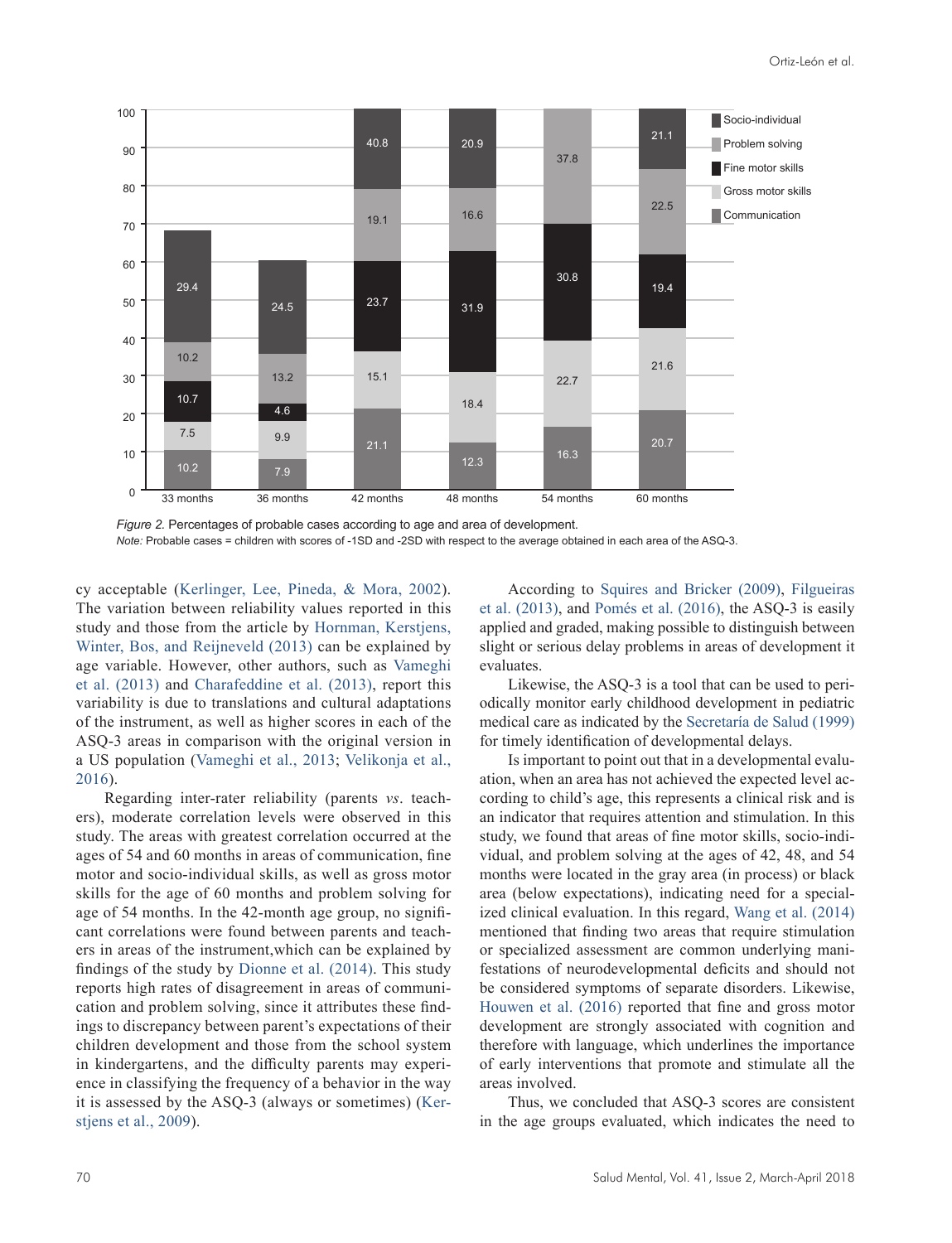continue studying the internal and external validity of the instrument in order to be used in primary health care for development monitoring and timely detection of delays in Mexican children. One limitation of the study is that used the population of CENDIS in various parts of Mexico City and failed to consider other variables been associated with delays in early development, ranging from parent's level of education and their socioeconomic status, including the mother's health status during pregnancy, childbirth, postpartum, and the birth of the child –such as her weight and height-. Future directions could meet the need to replicate this study in different populations, checking their psychometric properties and the association between health determinants and developmental delays. It is also essential to specify sensitivity and specificity indices in preschool children.

#### **Funding**

This study was funded by the authors themselves.

#### **Conflict of interests**

The authors declare they have no conflict of interests.

#### **REFERENCES**

- <span id="page-6-25"></span>Anastasi, A. (1981). Capacitación, avance de las pruebas y capacidades desarrolladas. *American Psychologist*, *36*, 1086-1093.
- <span id="page-6-7"></span>Atalah, S. E., Cordero, V. M., Guerra, Z. M., Quezada, L. S., Carrasco, F. X., & Romo, M. M. (2014). Monitoreo de los indicadores del Programa "Chile Crece Contigo" 2008-2011. *Revista chilena de pediatría*, *85*(5), 569-577. doi: 10.4067/S0370-41062014000500007
- <span id="page-6-8"></span>Bedregal, P. (2014). Hacia la renovación en las políticas de infancia en Chile. *Revista Chilena de Pediatría*, *85*(1), 7-11. doi: 10.4067/S0370-41062014000100001
- <span id="page-6-10"></span>Bright Futures Steering Committee & Medical Home Initiatives for Children With Special Needs Project Advisory Committee. (2006). Identifying infants and young children with developmental disorders in the medical home: An algorithm for developmental surveillance and screening. *Pediatrics*, *118*(1), 405- 419. doi: 10.1542/peds.2006-1231
- <span id="page-6-16"></span>Charafeddine, L., Sinno, D., Ammous, F., Yassin, W., Al-Shaar, L., & Mikati, M. A. (2013). Ages and Stages Questionnaires: Adaptation to an Arabic speaking population and cultural sensitivity. *European Journal of Paediatric Neurology*, *17*(5), 471-478. doi: 10.1016/j.ejpn.2013.03.001
- <span id="page-6-18"></span>Dionne, C., McKinnon, S., Squires, J., & Clifford, J. (2014). Developmental screening in a Canadian First Nation (Mohawk): psychometric properties and adaptations of ages & stages questionnaires. *BMC Pediatrics*, *14*(1), 23. doi: 10.1186/1471-2431-14-23
- <span id="page-6-11"></span>Figueiras, A., de Souza, I. C. N., Ríos, V. G., & Benguigui, Y. (2006). *Manual para la Vigilancia del Desarrollo Infantil en el contexto de AIEPI*. Retrieved from: http://www1.paho.org/hq/dmdocuments/manual-vigilancia-desarrollo-infantil-aiepi-2011.pdf
- <span id="page-6-17"></span>Filgueiras, A., Pires, P., Maissonette, S., & Landeira-Fernandez, J. (2013). Psychometric properties of the Brazilian-adapted version of the Ages and Stages Questionnaire in public child daycare centers. *Early human development*, *89*(8), 561- 576. doi: 10.1016/j.earlhumdev.2013.02.005
- <span id="page-6-21"></span>Ga, H. Y., & Kwon, J. Y. (2011). A comparison of the Korean ages and stages questionnaires and Denver developmental delay screening test. *Annals of Rehabilitation Medicine*, *35*(3), 369-374. doi: 10.5535/arm.2011.35.3.369
- <span id="page-6-14"></span>Glascoe, F. P. (2000). Evidence-based approach to developmental and behavioral surveillance using parent's concerns. *Child: Care, Health and Development*, *26*(2),

137-149. doi: 10.1046/j.1365-2214.2000.00173.x

- <span id="page-6-6"></span>Heckman, J. (2011). Policies to foster human capital. *Educational Studies*, *3*, 73-137. doi: 10.17323/1814-9545-2011-3-73-137
- <span id="page-6-5"></span>Heckman, J., Pinto, R., & Savelyev, P. (2013). Understanding the mechanisms through which an influential early childhood program boosted adult outcomes. *The American Economic Review*, *103*(6), 2052-2086. doi: 10.1257/ aer.103.6.2052
- <span id="page-6-30"></span>Hornman, J., Kerstjens, J. M., de Winter, A. F., Bos, A. F., & Reijneveld, S. A. (2013). Validity and internal consistency of the Ages and Stages Questionnaire 60-month version and the effect of three scoring methods. *Early Human Development*, *89*(12), 1011-1015. doi: 10.1016/j.earlhumdev.2013.08.016
- <span id="page-6-2"></span>Houwen, S., Visser, L., van der Putten, A., & Vlaskamp, C. (2016). The interrelationships between motor, cognitive, and language development in children with and without intellectual and developmental disabilities. *Research in Developmental Disabilities*, *53*, 19-31. doi: 10.1016/j.ridd.2016.01.012
- <span id="page-6-0"></span>Hutchson, T., & Nicoll, A. (1988). Developmental screening and surveillance. *British journal of Hospital Medicine*, *39*(1), 22-9.
- <span id="page-6-23"></span>Jee, S. H., Szilagyi, M., Ovenshire, C., Norton, A., Conn, A. M., Blumkin, A., & Szilagyi, P. G. (2010). Improved detection of developmental delays among young children in foster care. *Pediatrics*, *125*(2), 282-289.
- <span id="page-6-22"></span>Juneja, M., Mohanty, M., Jain, R., & Ramji, S. (2012). Ages and Stages Questionnaire as a screening tool for developmental delay in Indian children. *Indian Pediatrics*, *49*(6), 457-461. doi: 10.1007/s13312-012-0074-9
- <span id="page-6-29"></span>Kerlinger, F. N., Lee, H. B., Pineda, L. E., & Mora, M. I. (2002). Investigación del comportamiento. México: Mc Graw-Hill.
- <span id="page-6-19"></span>Kerstjens, J. M., Bos, A. F., ten Vergert, E. M., de Meer, G., Butcher, P. R., & Reijneveld, S. A. (2009). Support for the global feasibility of the Ages and Stages Questionnaire as developmental screener. *Early Human Development*, *85*(7), 443-447. doi: 10.1016/j.earlhumdev.2009.03.001
- <span id="page-6-3"></span>Narbona, J., E., & Schlumberger, E. (2008). Retraso Psicomotor. *Asociación Española de Pediatría*, *21*, 152-157. Retrieved from: https://www.aeped.es/sites/ default/files/documentos/21-retraso.pdf
- <span id="page-6-4"></span>Organización Mundial de la Salud. (2001). *Clasificación internacional del funcionamiento de la discapacidad y de la salud*. Informe de la Secretaría. Retrieved from: http://apps.who.int/iris/bitstream/10665/82187/1/sa5418.pdf
- <span id="page-6-26"></span>Pick, S., & López, A. (1994). *Cómo investigar en ciencias sociales*. México: Trillas.
- <span id="page-6-1"></span>Piek, J. P., Dawson, L., Smith, L. M., & Gasson, N. (2008). The role of early fine and gross motor development on later motor and cognitive ability. *Human Movement Science*, *27*(5), 668-681. doi: 10.1016/j.humov.2007.11.002
- <span id="page-6-27"></span>Pomés, M., Squires, J., & Yovanoff, P. (2016). Psychometric examination of a Spanish translation of a developmental screening instrument. *Journal of Early Childhood Research*, *14*(2), 132-145. doi: 10.1177/1476718X14529279
- <span id="page-6-13"></span>Rizzoli-Córdoba, A., Schnaas-Arrieta, L., Liendo-Vallejos, S., Buenrostro-Márquez, G., Romo-Pardo, B., Carreón-García, J., …Robles-Anaya, R. (2013). Validación de un instrumento para la detección oportuna de problemas de desarrollo en menores de 5 años en México. *Boletín Médico del Hospital Infantil de México*, *70*(3), 195-208.
- <span id="page-6-24"></span>Romero, A. O., Grañana, N., Gaeto, N., Torres, M. L. Á., Zamblera, M. N., Vasconez, M. A., ... & Squires, J. (2018). ASQ-3: Validation of the Ages and Stages Questionnaire for the detection of neurodevelopmental disorders in Argentine children. *Archivos Argentinos de Pediatría*, *116*(1), 7-13.
- <span id="page-6-12"></span>Ruiz, G. A. A., Vázquez, R. I. M., & Sánchez, C. (2013). Modelo de vigilancia y seguimiento del neurodesarrollo infantil: experiencia en la Clínica de Medicina Familiar Tlalpan. *Revista de Especialidades Médico-Quirúrgicas*, *18*(1), 19-30.
- <span id="page-6-20"></span>San Antonio, M. C., Fenick, A. M., Shabanova, V., Leventhal, J. M., & Weitzman, C. C. (2014). Developmental screening using the Ages and Stages Questionnaire: standardized versus real-world conditions. *Infants & Young Children*, *27*(2), 111-119. doi: 10.1097/IYC.0000000000000005
- <span id="page-6-28"></span>Squires, J. & Bricker, D. (2009). *Ages and Stages Questionnaires: A Parent-Completed, Child-Monitoring System* (3rd ed.) Baltimore: Paul H. Brookes.
- <span id="page-6-15"></span>Squires, J., Bricker, D., & Potter, L. (1997). Revision of a parent-completed developmental screening tool: Ages and Stages Questionnaires. *Journal of Pediatric Psychology*, *22*(3), 313-328. doi: 10.1093/jpepsy/22.3.313
- <span id="page-6-9"></span>Secretaría de Salud. (1999). Norma Oficial Mexicana para la Atención a la Salud del Niño. México, D.F. Retrieved from: http://www.ucol.mx/content/cms/13/file/